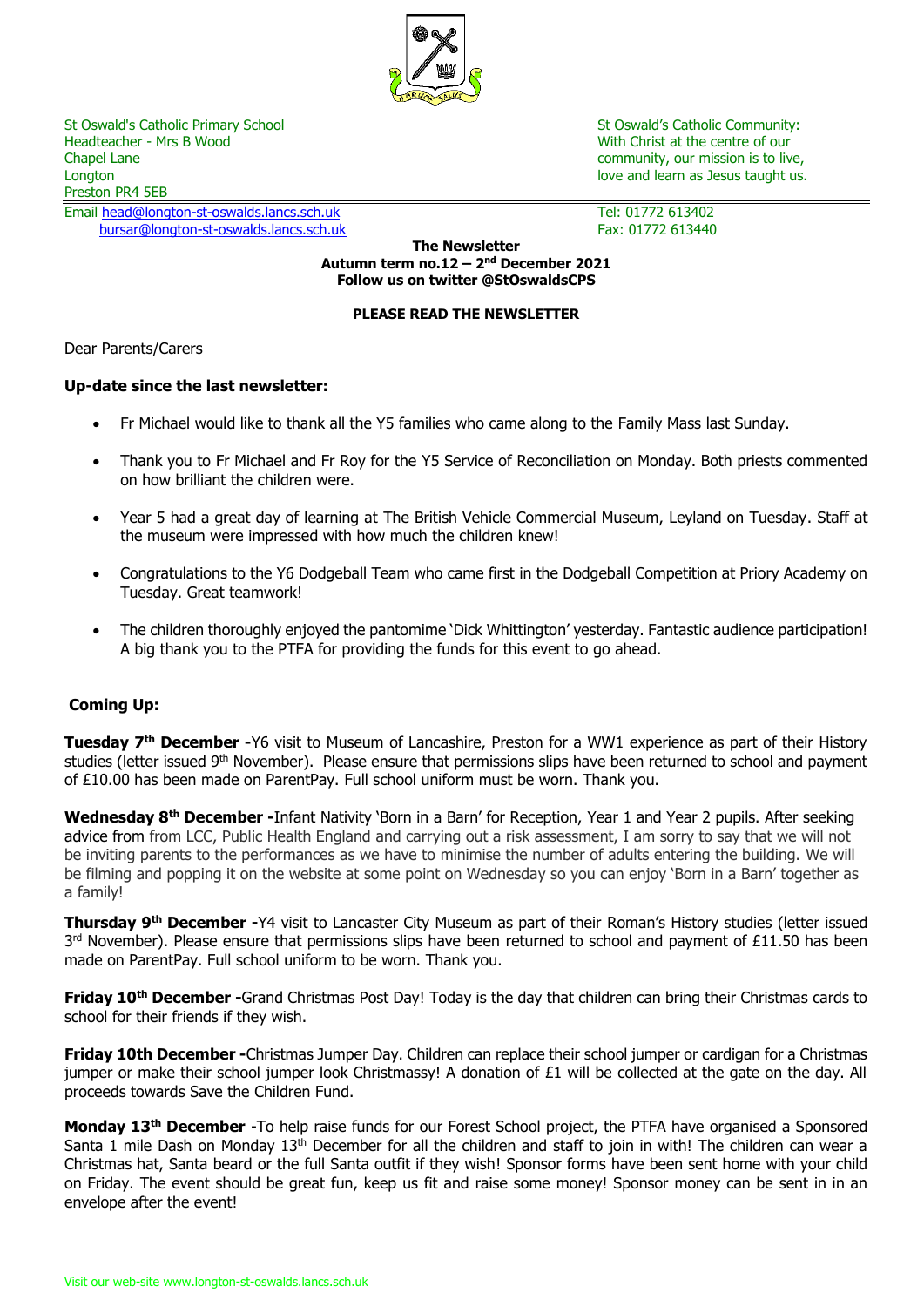**W/c Monday 13th December -** Carol Singing 2021. Each of the Junior Classes will be performing a couple of carols on the playground at 3.05pm before school finishes every day this week. We will be opening the gates at 3pm so you can enjoy a bit of festive cheer with us. The PTFA will be running a festive Cake Stall too!

Y3 - Monday 13th 3.05pm Y4 -Tuesday 14th 3.05pm Y5 -Wednesday 15th 3.05pm

Y6- Thursday  $16<sup>th</sup>$  3.05 pm

**Thursday 16th December -** PTFA Christmas Pop up Shop**:** Children can visit the Christmas Pop up Shop in school to buy Christmas presents for Mums and Dads. Every present will be £2.50. Please send money in an envelope with your child's name on.

# **Friday 17th December - School closes at 1.30 pm. We reopen on Tuesday 4th January.**

## **School Calendar:**

A School Calendar will be sent home with your child next week in an envelope. If you wish to purchase the calendar, please pay £5.00 to your ParentPay account. If you wish for more than 1 copy, please pay for the amount i.e £10.00 for 2 calendars and we will send another calendar home with your child.

We would be very grateful if you could try and support our school by buying the calendar as we do not have the same opportunities to raise any additional funds from our usual events at the moment!

Please return the calendar back to school in pristine condition by Thursday 16<sup>th</sup> December if you do not wish to keep it. Thank you.

#### **Primary School Admissions 2022:**

The closing date for Primary School Admissions for September 2022 is **Saturday 15th January 2022.** Please remember to return the Supplementary Faith Form with a copy of your child's baptism certificate. Don't forget!

## **Office Reminders:**

**Payments for School Meals & Early Birds –** Please ensure that you check your balance on ParentPay on a regular basis and make payments as necessary to keep your account in credit. If debts remain unpaid, school meals and/or Early Birds Club may have to be withdrawn until payment has been made.

**Polite Request:** If arrangements for home time change on the day or if you have an urgent message for your child, we would be very grateful if you can contact the school office before 12.30 pm. This information will be passed to your child and saves interrupting the lessons in the afternoon. We do understand that sometimes things happen and that this is not always possible! Thank you.

#### **Holiday Activities and Food:**

Please find attached leaflet from South Ribble Borough Council regarding holiday activities for children on free school meals (in receipt of benefits) from Monday  $20<sup>th</sup>$  – Thursday  $23<sup>rd</sup>$  December.

#### **School Meal Vouchers:**

The Department for Works and Pensions Household Support Fund (HSF) grant is being made available to County Councils and Unitary Authorities in England to support those most in need this winter.

We can confirm that approval has been granted for schools to order Christmas holiday vouchers for families who are eligible for free school meals and in receipt of benefits for children from Reception to Year 11.

Each eligible pupil will be issued with a £30 voucher before the end of term to cover the two-week Christmas holiday period.

If your own circumstances have changed and you think you are entitled to free school meals, please contact Pupil Access Team at Lancashire County Council on 01772 531809 with your Name, Date of Birth and National Insurance Number.